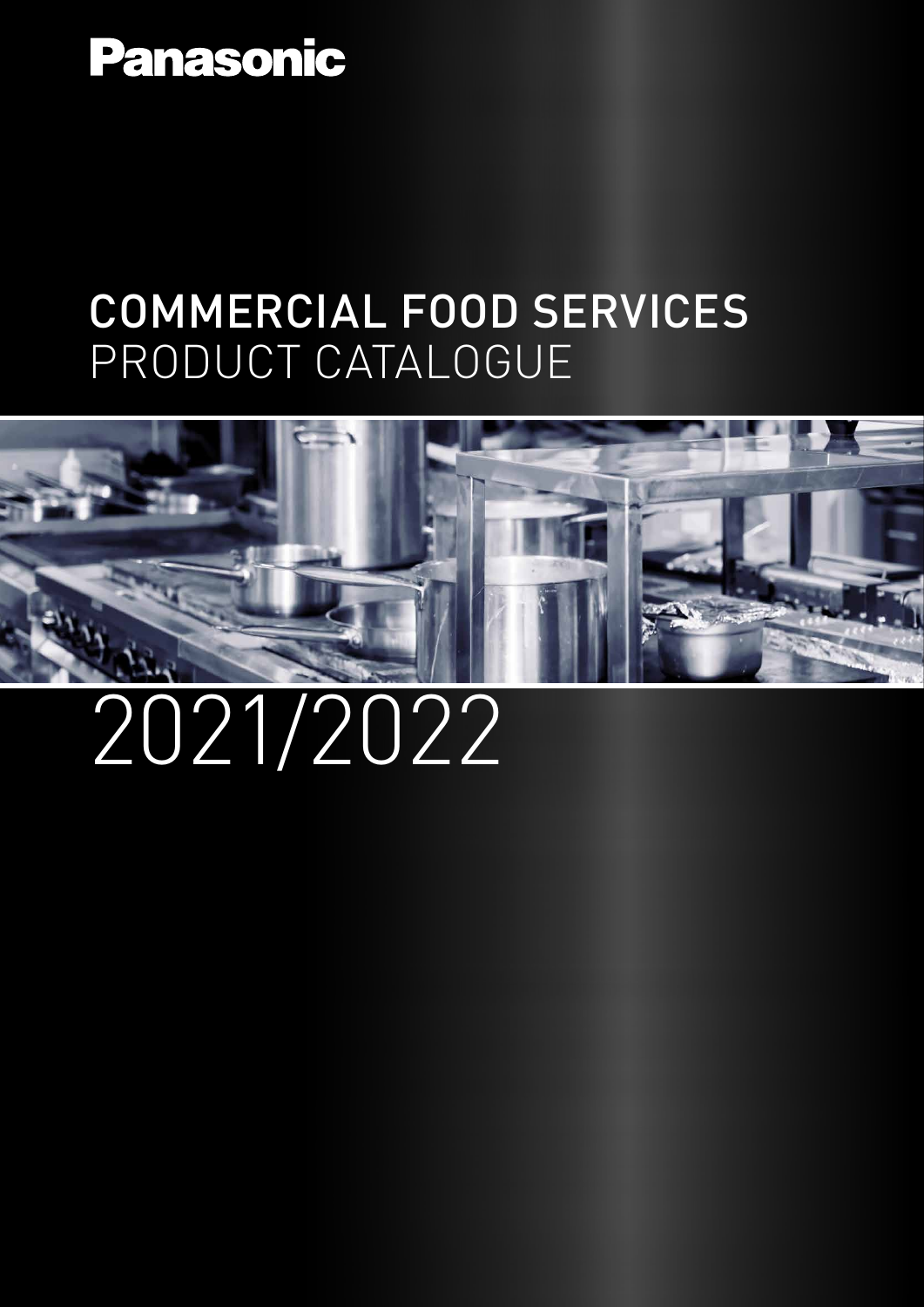#### WELCOME TO THE RANGE OF COMMERCIAL FOOD SERVICE PRODUCTS FROM PANASONIC

Whilst you are probably aware of the Panasonic brand, what you probably didn't know is that Panasonic have been supplying commercial kitchens with products for over 50 years. We have been supplying international customers with a wide range of Commercial Food Service products, specifically designed to meet the needs of the Hospitality industry.

Based on our success globally including Europe, North America, Japan, China and other parts of Asia. Panasonic is now bringing some of these ranges to Australia for the Food Service and Hospitality market.

Panasonic has a long history of producing quality products and in 2018 celebrated our 100 year anniversary since foundation. This longevity has been built on the back of long relationships with the market and working pro-actively with our customers to build a better future.

The Commercial Food Services division has a dedicated B2B team that will manage the launch of an exciting new future for the Panasonic brand.

We will be talking to you, our customers, on expanding the range in the future and hope you enjoy using our products.

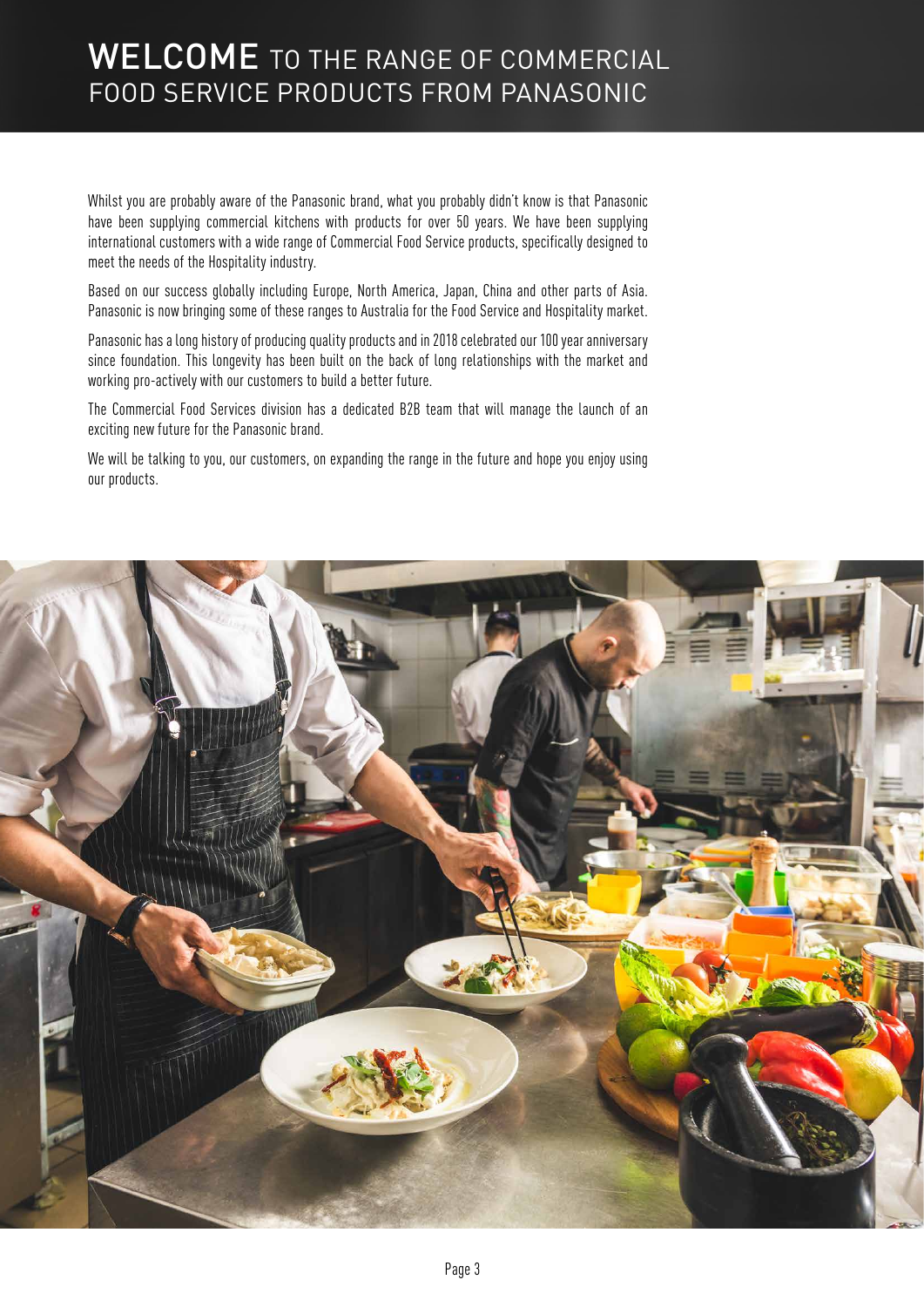### WHY PANASONIC



Panasonic prides itself on producing premium products that are built to last, essential in a commercial kitchen environment. We build-in unique design features, conduct extensive testing and manage strict quality assessment procedures, that have resulted in a solid track record of performing in any conditions. We don't compromise on quality.

To ensure a dedicated B2B approach, we operate from within the Hussmann Australia Pty Ltd (a Panasonic company), a market leader in the manufacture and supply of supermarket fridge and freezer cabinets across Australia. In Sydney we have over 17,000 sq metres of factory/warehouse where we keep a vast range of parts and extensive stock to support fast turnaround orders and speedy repairs. It is this network and warehousing capacity that enables us to maximise our reach for service and support.

We are dedicated to the long term position of Panasonic Commercial Food Service products, so much so that we offer up to 2 years warranty on parts for our commercial series refrigeration range, backed up with a nation-wide service team and a unique in-field warranty on our microwaves, where any issues or delays in repairing your microwave will be covered by a loan machine until the repairs can be completed!

So with this network and experience we promise to deliver: Quality, Innovation and Experience.

And we guarantee it!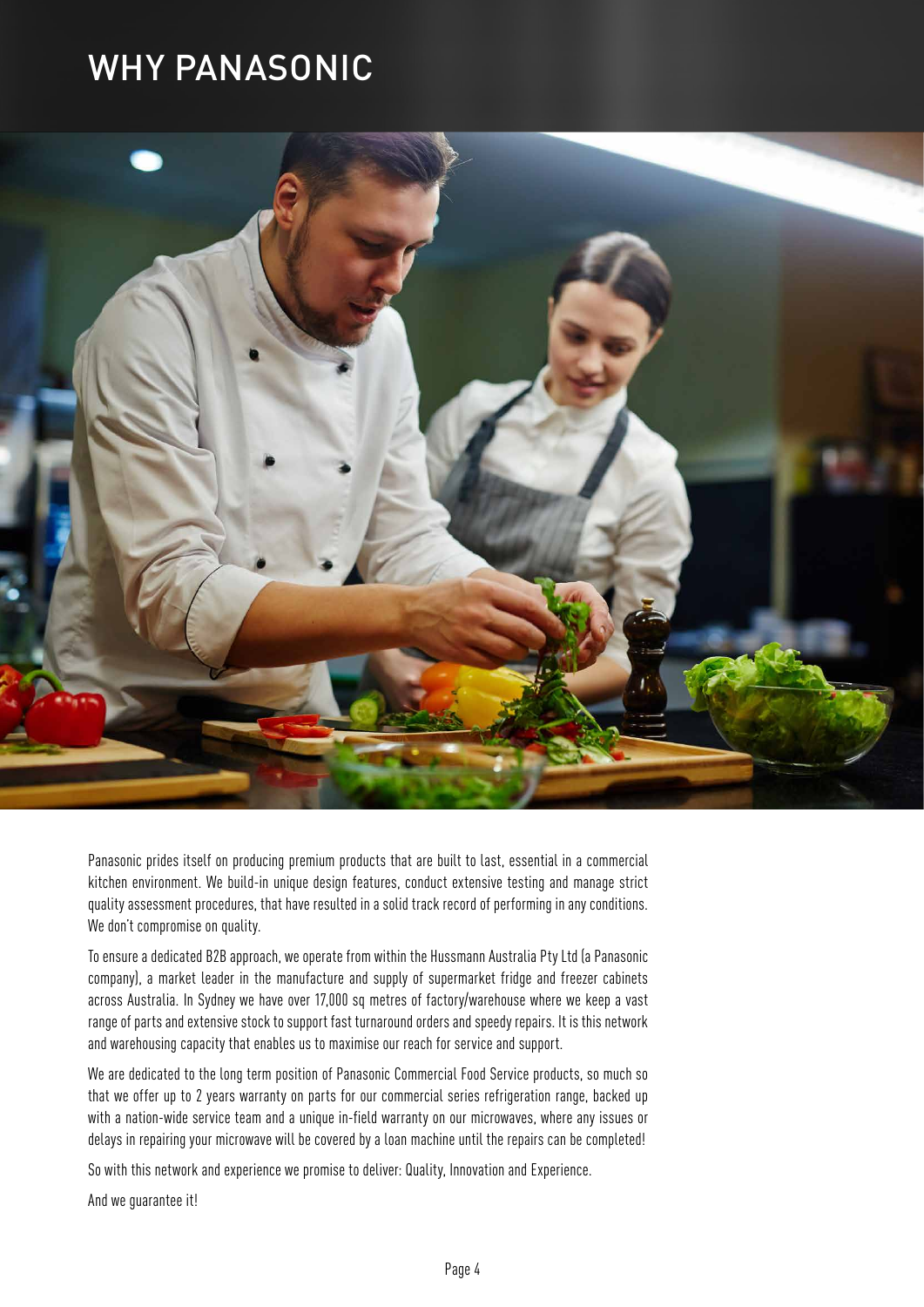### Panasonic

## Rice Cookers

- Uniform Cooking by Triple Coil
- Micro Switch Control for More Durability
- Double Thermal Fuse for Superior Safety
- Product Compliant to Australian **Standards**

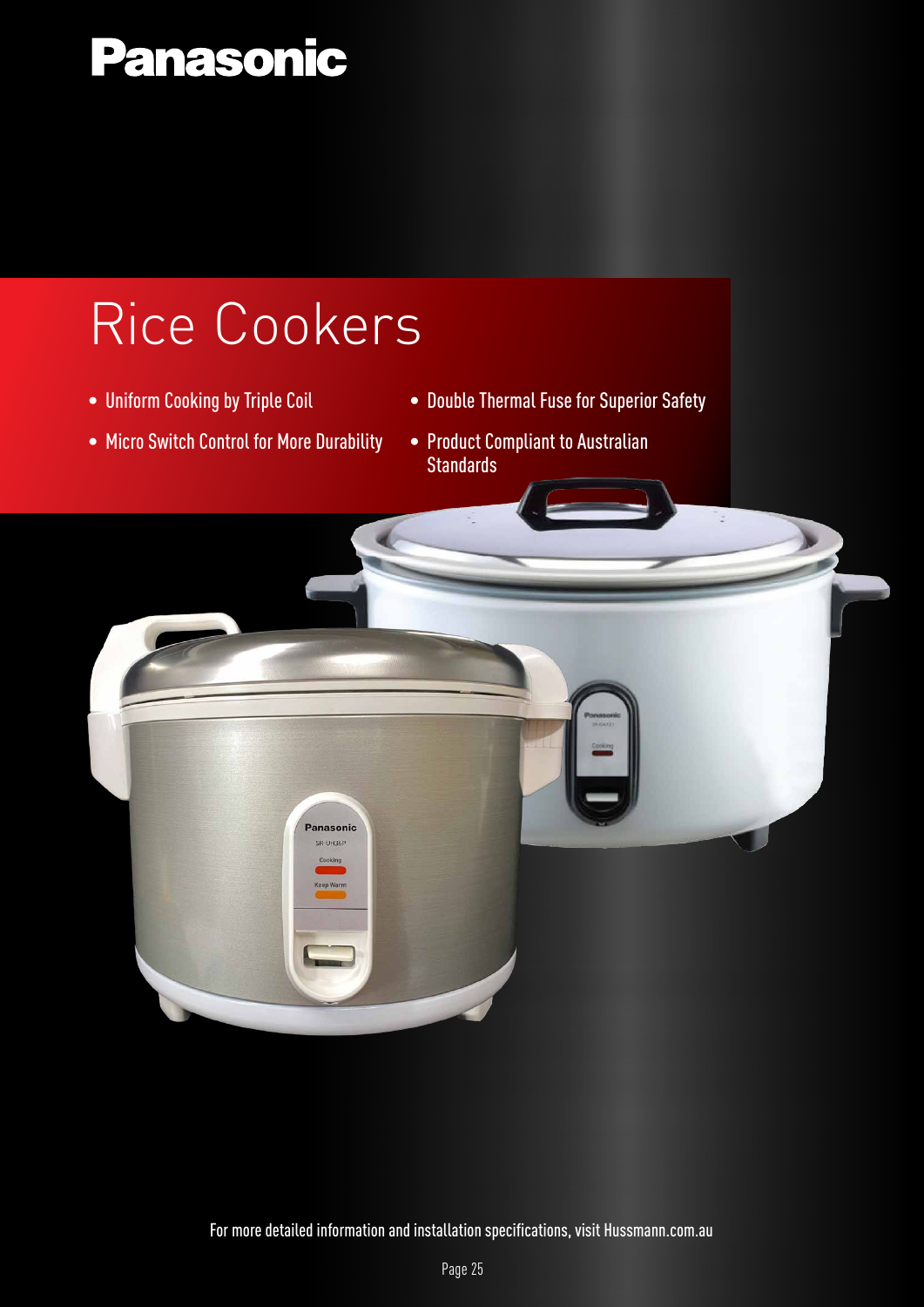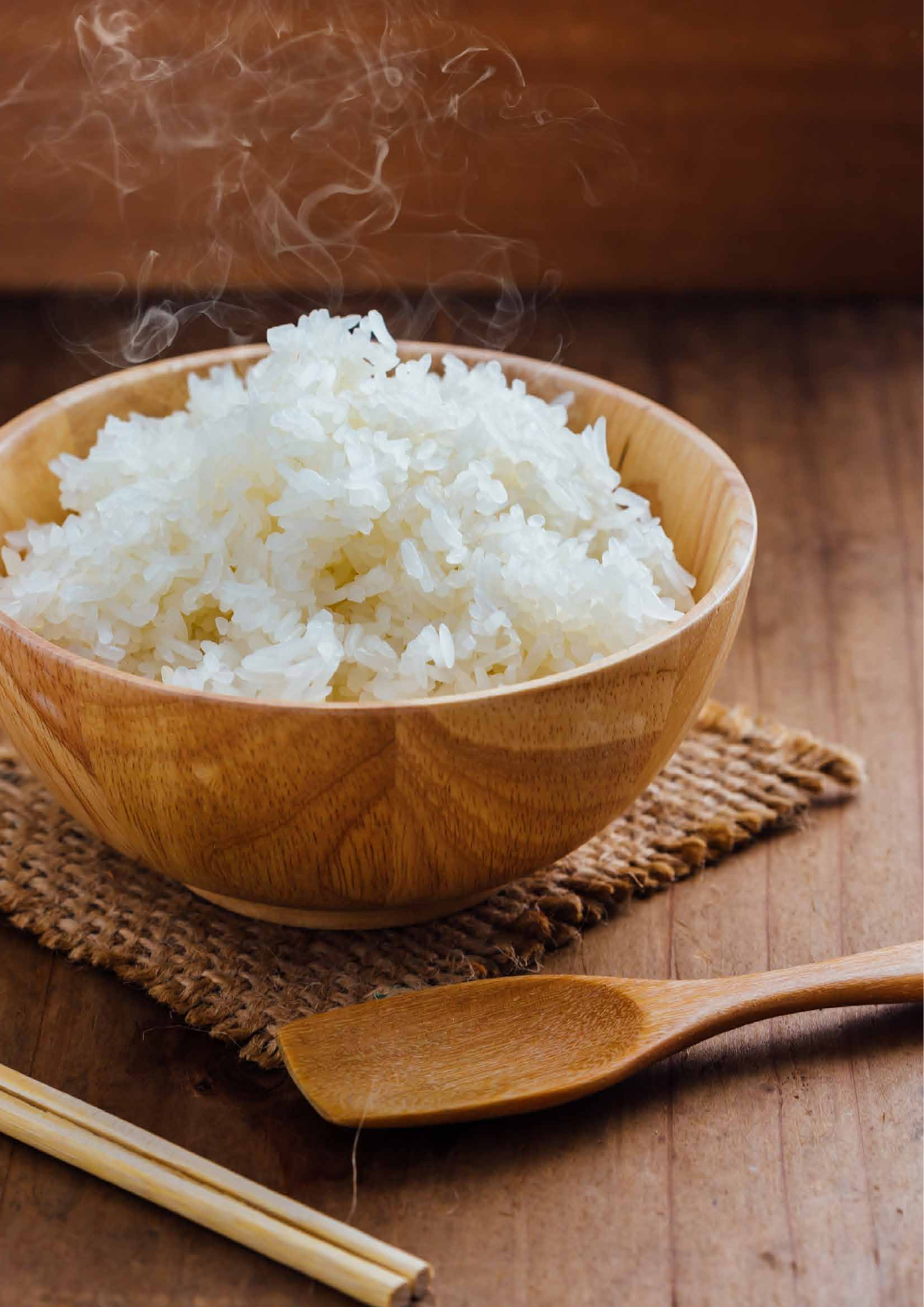#### COMMERCIAL RICE COOKERS



#### **TECHNICAL SPECIFICATIONS**

| Model number | <b>SR-GA721F</b>   | SR-GA541F          | <b>SR-GA421F</b> |
|--------------|--------------------|--------------------|------------------|
| Power        | 240V/15A           | 240V/10A           | 240V/10A         |
| Pans         | Non-stick pan      | Non-stick pan      | Non-stick pan    |
| Rice cooking | Yes                | Yes                | Yes              |
| Keep warm    | 5hr                | 5hr                | 5hr              |
| Weight       | 15.0 <sub>kg</sub> | 13.5 <sub>kg</sub> | 6.4kg            |



**Triple Coil for Uniform Cooking** 



**Micro Switch Control for More Durability\*** \*Only for GA721 and GA541



**Double Thermal Fuse for Superior Safety**

Page 27



**Stainless Steel Lid**



**Cooks Any Style of Rice**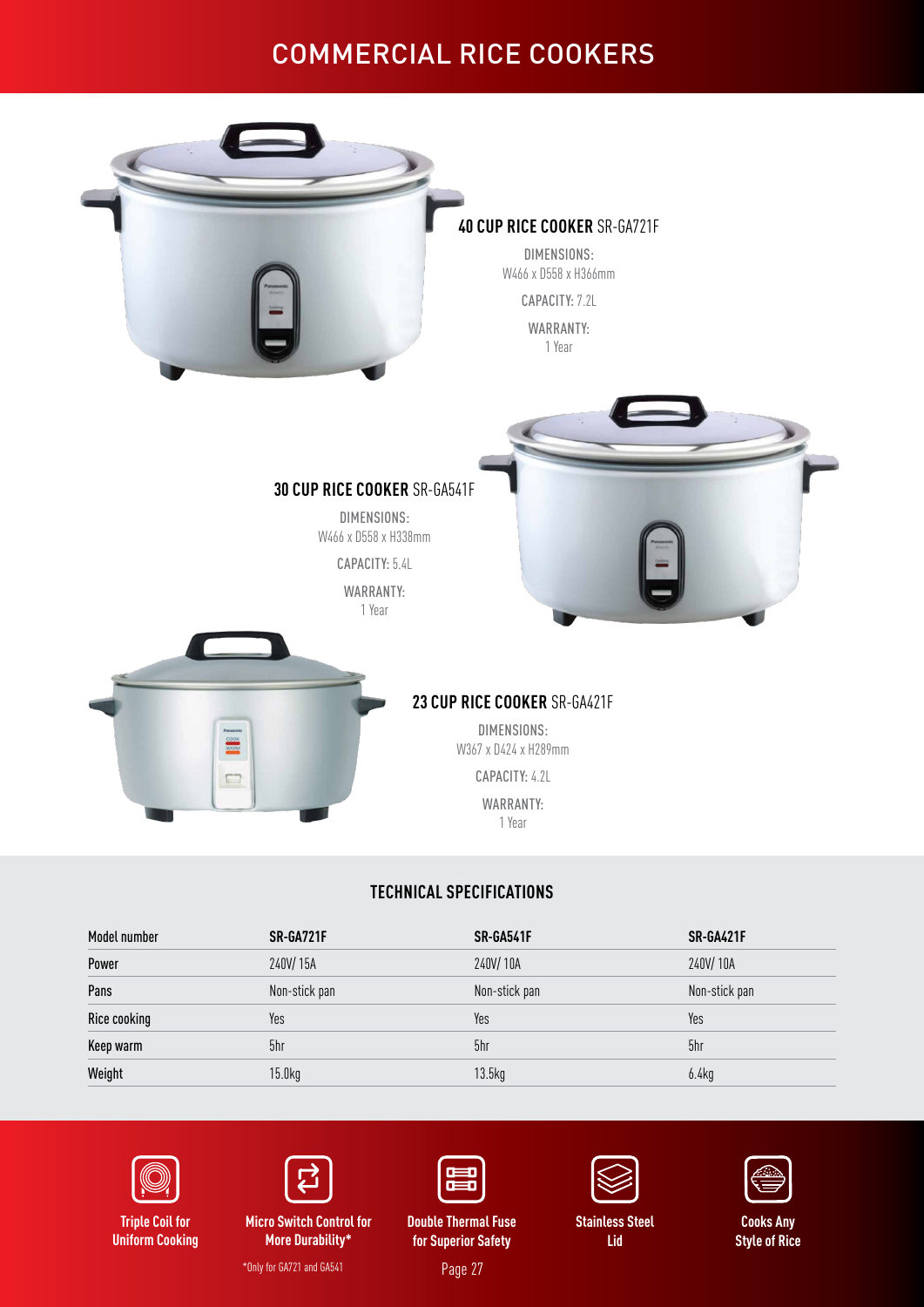#### COMMERCIAL RICE COOKERS



- Hinged lid with silicone seal
- 360˚ Double keep warm function
- 12 Hours keep warm technology enables rice cooking neither overcooked nor undercooked
- Triple Micro switch for Safety
- Glass wool insulation
- Anodised aluminium pan
- Stainless steel lid
- 1400W
- Cooks up to 2kg of rice

#### **KEY FEATURES TECHNICAL SPECIFICATIONS**

| Model number             | SR-UH36          |
|--------------------------|------------------|
| <b>Power Source</b>      | 230V/10A         |
| <b>Power Consumption</b> | 1400W            |
| <b>Pan Thickness</b>     | $1.95$ mm        |
| Rice cooking             | Yes              |
| Keep warm                | 12 <sub>hr</sub> |
| Weight                   | 8.2kg            |



**Scoop Holder**



**Vent**



**Dew Collector**

**Lid Heater**







**Triple Micro switch for Safety**

Page 28